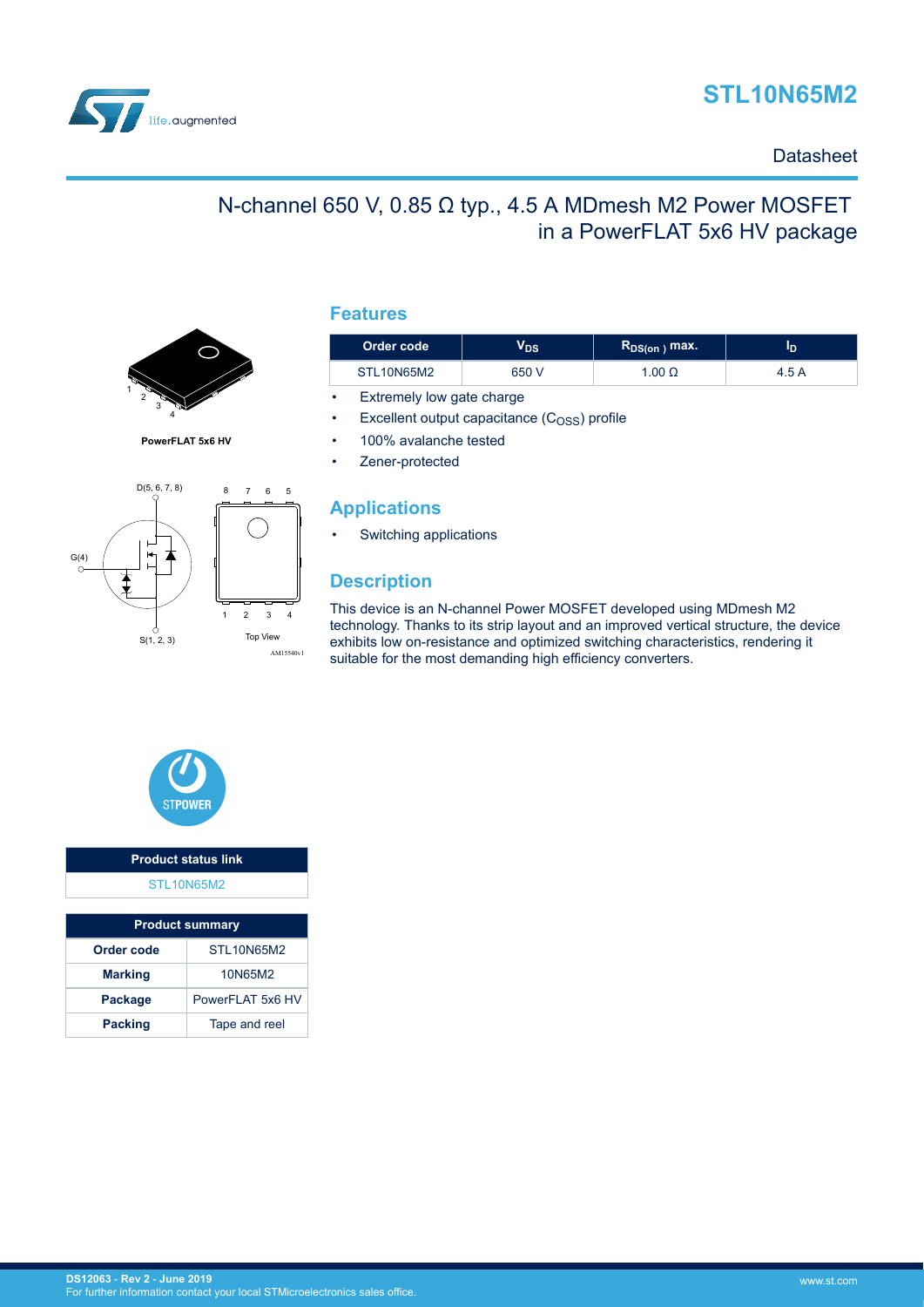# <span id="page-1-0"></span>**1 Electrical ratings**

| <b>Symbol</b>          | <b>Parameter</b>                                                                                   | Value        | <b>Unit</b> |
|------------------------|----------------------------------------------------------------------------------------------------|--------------|-------------|
| $V_{GS}$               | Gate-source voltage                                                                                | ±25          | $\vee$      |
| I <sub>D</sub>         | Drain current (continuous) at $T_C = 25 °C$                                                        | 4.5          | A           |
|                        | Drain current (continuous) at $T_C = 100 °C$                                                       | 2.8          | A           |
| $IDM$ <sup>(1)</sup>   | Drain current pulsed                                                                               | 18           | A           |
| $P_{TOT}$              | Total power dissipation at $T_C = 25 °C$                                                           | 48           | W           |
| $I_{AR}$               | Avalanche current, repetitive or non-repetitive (pulse width limited by $T_{\perp}$ max)           | 0.9          | A           |
| $E_{AS}$               | Single pulse avalanche energy (starting T <sub>.1</sub> = 25 °C, $I_D = I_{AR}$ , $V_{DD} = 50$ V) | 95           | mJ          |
| $dv/dt$ <sup>(2)</sup> | Peak diode recovery voltage slope                                                                  | 15           | V/ns        |
| $dv/dt$ <sup>(3)</sup> | MOSFET dv/dt ruggedness                                                                            | 50           |             |
| $T_{\rm J}$            | Operating junction temperature range                                                               | $-55$ to 150 | °C          |
| $T_{\text{stg}}$       | Storage temperature range                                                                          |              |             |

#### **Table 1. Absolute maximum ratings**

*1. Pulse width is limited by safe operating area.*

*2. ISD ≤ 4.5 A, di/dt ≤ 400 A/μs, VDS(peak) ≤ V(BR)DSS, VDD = 400 V.*

*3. VDS ≤ 520 V.*

### **Table 2. Thermal data**

| <b>Symbol</b>         | <b>Parameter</b>                 | <b>Value</b> | <b>Unit</b>   |
|-----------------------|----------------------------------|--------------|---------------|
| $R_{\text{thi-case}}$ | Thermal resistance junction-case |              | $\degree$ C/W |
| $R_{\text{thip}}$     | Thermal resistance junction-pcb  | 50           | $\degree$ C/W |

*1. When mounted on 1 inch² FR-4 board, 2 oz Cu.*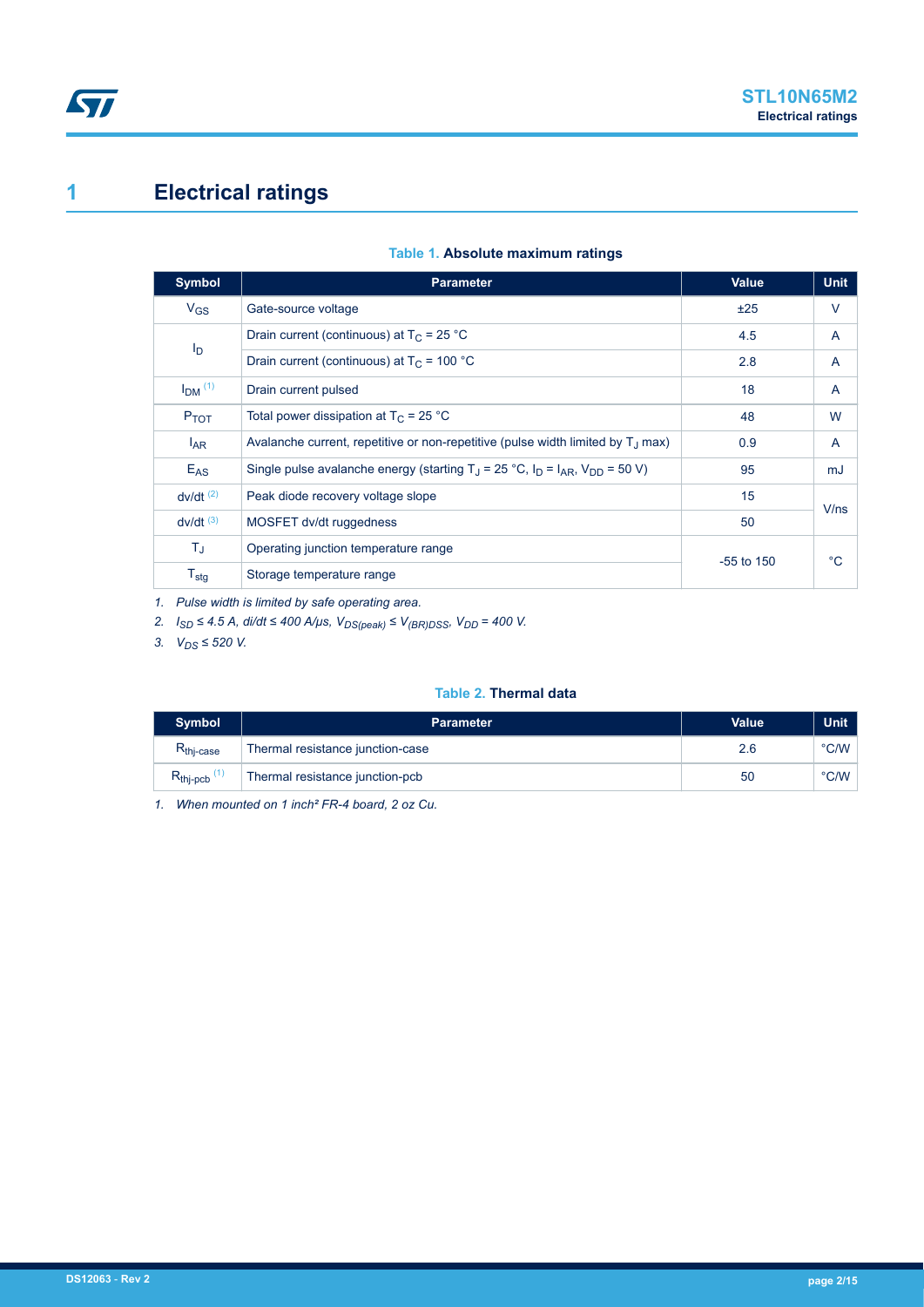# <span id="page-2-0"></span>**2 Electrical characteristics**

### $T_C$  = 25 °C unless otherwise specified

| <b>Symbol</b>           | <b>Parameter</b>                  | <b>Test conditions</b>                                                   | Min. | Typ. | Max. | <b>Unit</b> |
|-------------------------|-----------------------------------|--------------------------------------------------------------------------|------|------|------|-------------|
| $V_{(BR)DSS}$           | Drain-source breakdown voltage    | $V_{GS} = 0$ V, $I_D = 1$ mA                                             | 650  |      |      | V           |
|                         |                                   | $V_{GS}$ = 0 V, $V_{DS}$ = 650 V                                         |      |      |      | μA          |
| <b>I</b> <sub>DSS</sub> | Zero gate voltage drain current   | $V_{GS}$ = 0 V, $V_{DS}$ = 650 V, T <sub>C</sub> = 125 °C <sup>(1)</sup> |      |      | 100  | μA          |
| <b>IGSS</b>             | Gate-body leakage current         | $V_{DS} = 0 V$ , $V_{GS} = \pm 25 V$                                     |      |      | ±10  | μA          |
| $V_{GS(th)}$            | Gate threshold voltage            | $V_{DS} = V_{GS}$ , $I_D = 250 \mu A$                                    | 2    | 3    | 4    | v           |
| $R_{DS(on)}$            | Static drain-source on-resistance | $V_{GS}$ = 10 V, $I_D$ = 2.5 A                                           |      | 0.85 | 1.00 | Ω           |

#### **Table 3. On/off states**

*1. Defined by design, not subject to production test.*

### **Table 4. Dynamic**

| <b>Symbol</b>              | <b>Test conditions</b><br><b>Parameter</b>                                        |                      | Min.                     | Typ. | Max.                     | <b>Unit</b> |
|----------------------------|-----------------------------------------------------------------------------------|----------------------|--------------------------|------|--------------------------|-------------|
| $C_{\text{iss}}$           | Input capacitance                                                                 |                      | $\overline{\phantom{a}}$ | 310  | $\overline{\phantom{a}}$ | pF          |
| C <sub>oss</sub>           | $V_{DS}$ = 100 V, f = 1 MHz, $V_{GS}$ = 0 V<br>Output capacitance                 |                      | $\blacksquare$           | 18   | ٠                        | pF          |
| C <sub>rss</sub>           | Reverse transfer capacitance                                                      |                      | $\overline{\phantom{a}}$ | 0.9  | ٠                        | рF          |
| $C_{\rm OSS}$ eq. $^{(1)}$ | Equivalent capacitance energy<br>$V_{DS}$ = 0 to 520 V, $V_{GS}$ = 0 V<br>related |                      | $\overline{\phantom{a}}$ | 109  | $\overline{\phantom{0}}$ | pF          |
| R <sub>g</sub>             | Intrinsic gate resistance<br>$f = 1$ MHz open drain                               |                      | ٠                        | 6.6  | $\overline{\phantom{0}}$ | Ω           |
| $Q_g$                      | $V_{DD}$ = 520 V, $I_D$ = 5 A<br>Total gate charge                                |                      | ٠                        | 10.3 | $\overline{\phantom{a}}$ | nC          |
| $Q_{gs}$                   | Gate-source charge                                                                | $V_{GS}$ = 0 to 10 V | $\overline{\phantom{a}}$ | 2.4  | $\overline{\phantom{0}}$ | nC          |
| $Q_{\text{gd}}$            | (see Figure 14. Test circuit for gate)<br>Gate-drain charge<br>charge behavior)   |                      | ٠                        | 4.8  | $\overline{\phantom{a}}$ | nC          |

*1. Coss eq. is defined as a constant equivalent capacitance giving the same charging time as Coss when VDS increases from 0 to 80% VDSS.*

### **Table 5. Switching times**

| <b>Symbol</b> | <b>Parameter</b>    | <b>Test conditions</b>                                                 | Min.                     | Typ. | Max.                     | <b>Unit</b> |
|---------------|---------------------|------------------------------------------------------------------------|--------------------------|------|--------------------------|-------------|
| $t_{d(on)}$   | Turn-on delay time  | $V_{DD}$ = 325 V, $I_D$ = 2.5 A,                                       | $\overline{\phantom{0}}$ | 7.5  | $\overline{\phantom{0}}$ | ns          |
| <b>ւ</b> ր    | <b>Rise time</b>    | $R_G = 4.7 \Omega$ , $V_{GS} = 10 V$                                   | $\overline{\phantom{0}}$ | 6.6  | $\overline{\phantom{0}}$ | ns          |
| $t_{d(Off)}$  | Turn-off delay time | (see Figure 13. Test circuit for resistive<br>load switching times and | -                        | 22.5 |                          | ns          |
| t۴            | Fall time           | Figure 18. Switching time waveform)                                    | $\overline{\phantom{0}}$ | 18   |                          | ns          |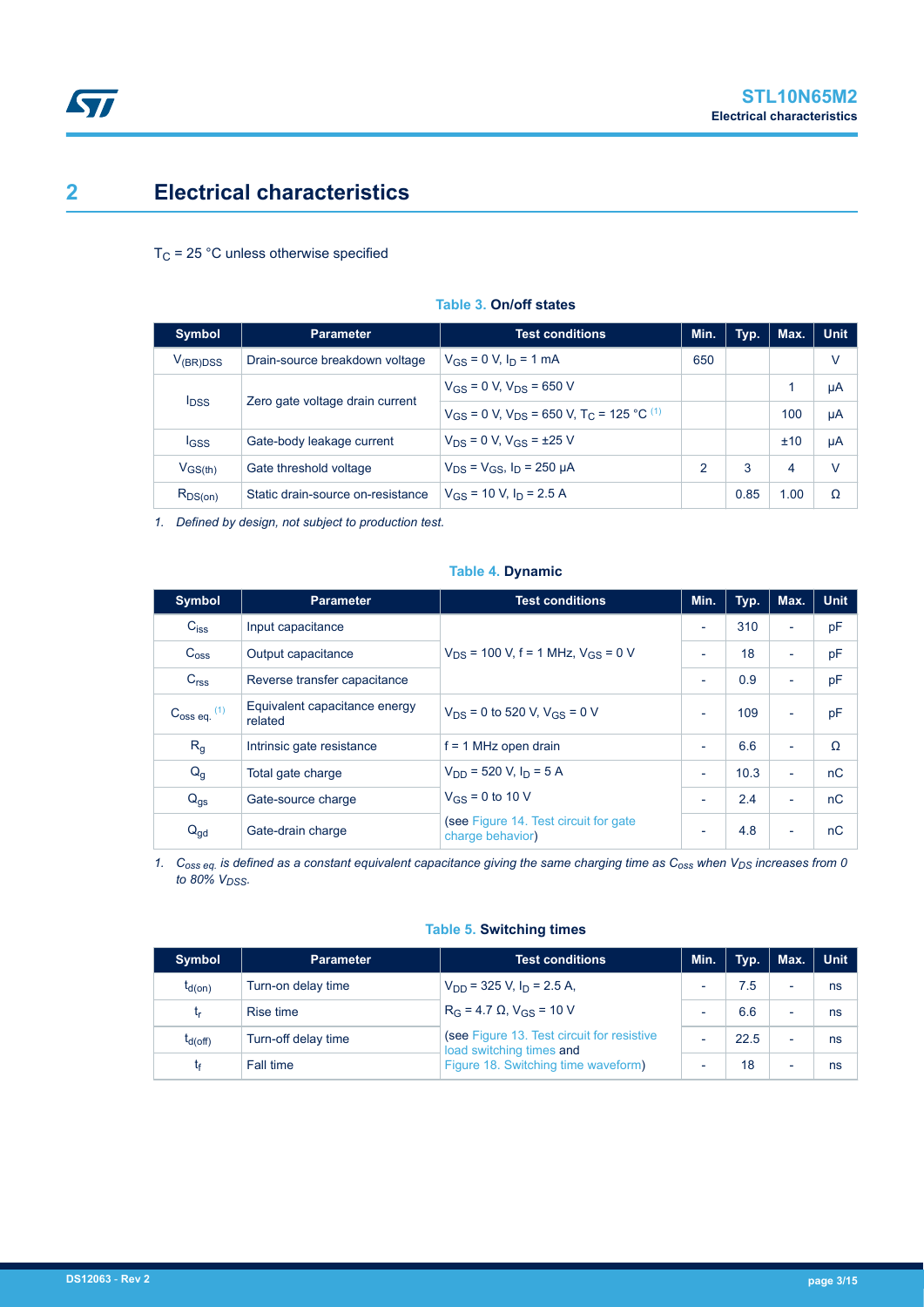#### **Table 6. Source-drain diode**

| Symbol                   | <b>Test conditions</b><br><b>Parameter</b>             |                                                                                        | Min.                     | Typ. | Max. | <b>Unit</b> |
|--------------------------|--------------------------------------------------------|----------------------------------------------------------------------------------------|--------------------------|------|------|-------------|
| l <sub>SD</sub>          | Source-drain current                                   |                                                                                        |                          |      | 4.5  | A           |
| $I_{SDM}$ <sup>(1)</sup> | Source-drain current (pulsed)                          |                                                                                        | $\overline{\phantom{a}}$ |      | 18   | A           |
| $V_{SD}$ <sup>(2)</sup>  | $I_{SD}$ = 4.5 A, $V_{GS}$ = 0 V<br>Forward on voltage |                                                                                        | $\overline{\phantom{0}}$ |      | 1.6  | $\vee$      |
| $t_{rr}$                 | Reverse recovery time                                  | $I_{SD} = 5$ A, di/dt = 100 A/us,                                                      | $\overline{\phantom{a}}$ | 276  |      | ns          |
| $Q_{rr}$                 | Reverse recovery charge                                | $V_{DD} = 60 V$                                                                        | $\overline{\phantom{a}}$ | 1.7  |      | μC          |
| <b>IRRM</b>              | Reverse recovery current                               | (see Figure 15. Test circuit for inductive<br>load switching and diode recovery times) | $\overline{\phantom{a}}$ | 12.5 |      | A           |
| $t_{rr}$                 | Reverse recovery time                                  | $I_{SD} = 5$ A, di/dt = 100 A/µs,                                                      | $\overline{\phantom{a}}$ | 312  |      | ns          |
| $Q_{rr}$                 | Reverse recovery charge                                | $V_{DD}$ = 60 V, T <sub>J</sub> = 150 °C                                               | $\overline{\phantom{a}}$ | 1.9  |      | μC          |
| <b>IRRM</b>              | Reverse recovery current                               | (see Figure 15. Test circuit for inductive<br>load switching and diode recovery times) | $\overline{\phantom{a}}$ | 12.4 |      | A           |

*1. Pulse width is limited by safe operating area.*

*2. Pulsed: pulse duration = 300 µs, duty cycle 1.5%.*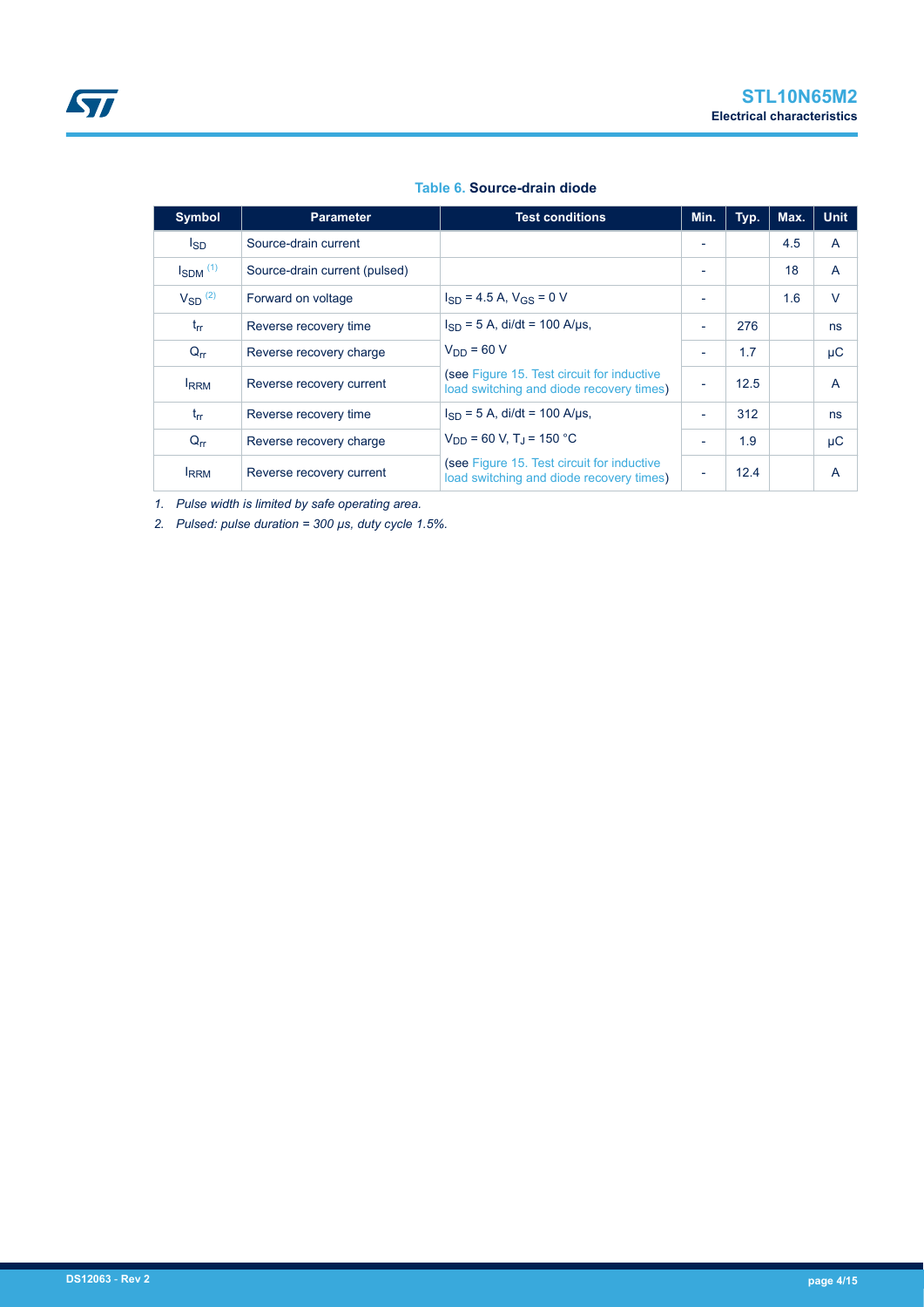## <span id="page-4-0"></span>**2.1 Electrical characteristics (curves)**









**Figure 4. Transfer characteristics**



**Figure 6. Static drain-source on-resistance**

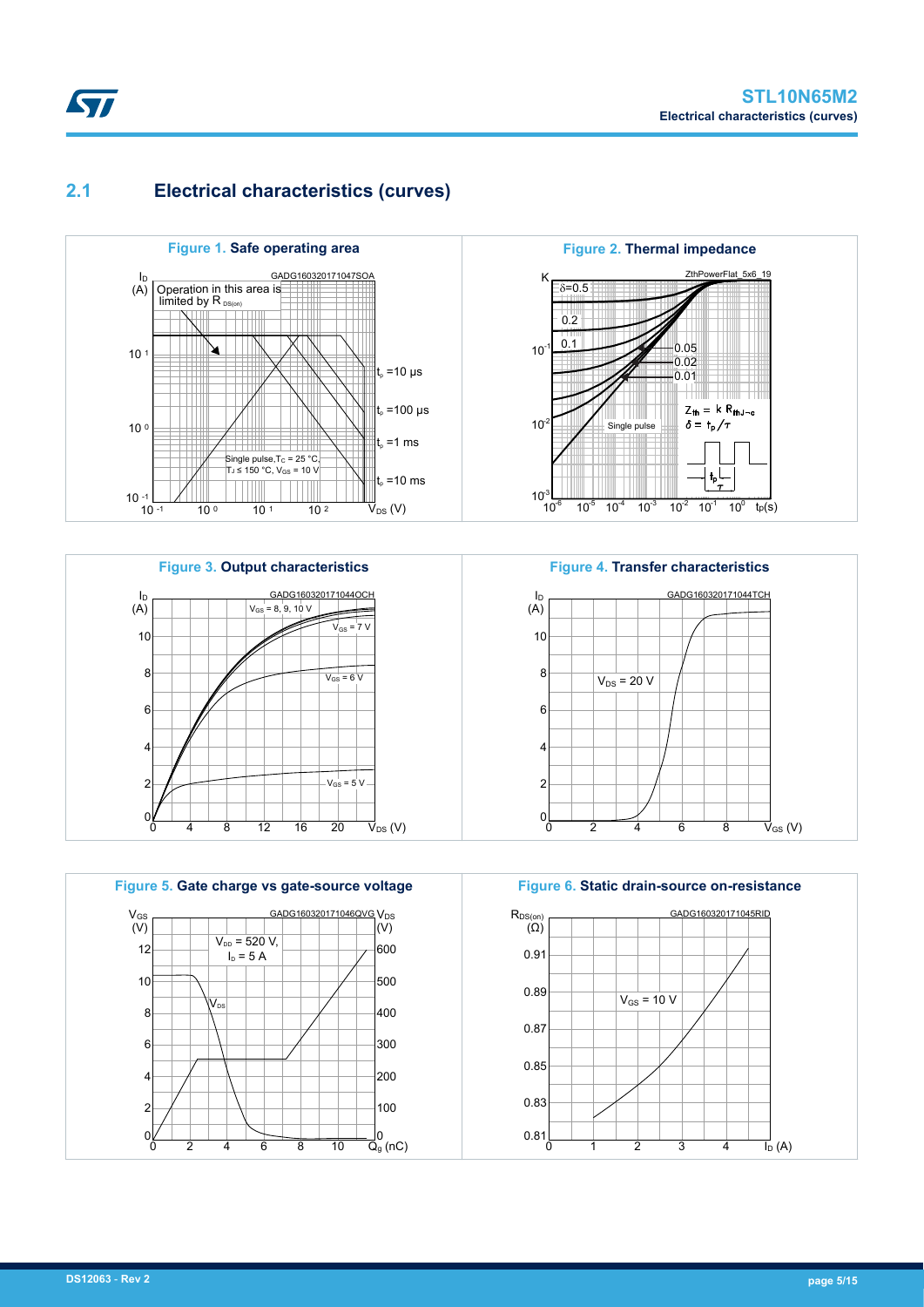



GADG160320171045VTH

0.8 0.7  $0.6$  -75  $-25$   $25$   $75$   $125$  $\overline{\mathsf{T}}_{\mathsf{i}}$  (°C)

**Figure 7. Capacitance variations**

 $10^{\circ}$  10 1 10 2

**Figure 9. Normalized gate threshold voltage vs temperature**

<sup>C</sup>RSS f = 1 MHz

GADG160320171212CVR

 $\vec{V}_{DS}$  (V)

 $\overrightarrow{T}_j$  (°C)

 $|C_{\text{ISS}}|$ 

 $C<sub>oss</sub>$ 

**Figure 11. Normalized V(BR)DSS vs temperature** GADG160320171046BDV 1.12 1.08 1.04 1.00 0.96 0.92 V(BR)DSS (norm.)  $I_D = 1$  mA

0.88 -75 -25 25 75 125



**Figure 10. Normalized on-resistance vs temperature**



**Figure 12. Source-drain diode forward characteristics**



**Kyr** 

10 <sup>3</sup>

C (pF)

10 <sup>2</sup>

10 <sup>1</sup>

10 <sup>0</sup>

 $10^{-1}$   $-1$ <br> $10^{-1}$ 

1.1

 $V_{GS(th)}$ (norm.)

1.0

0.9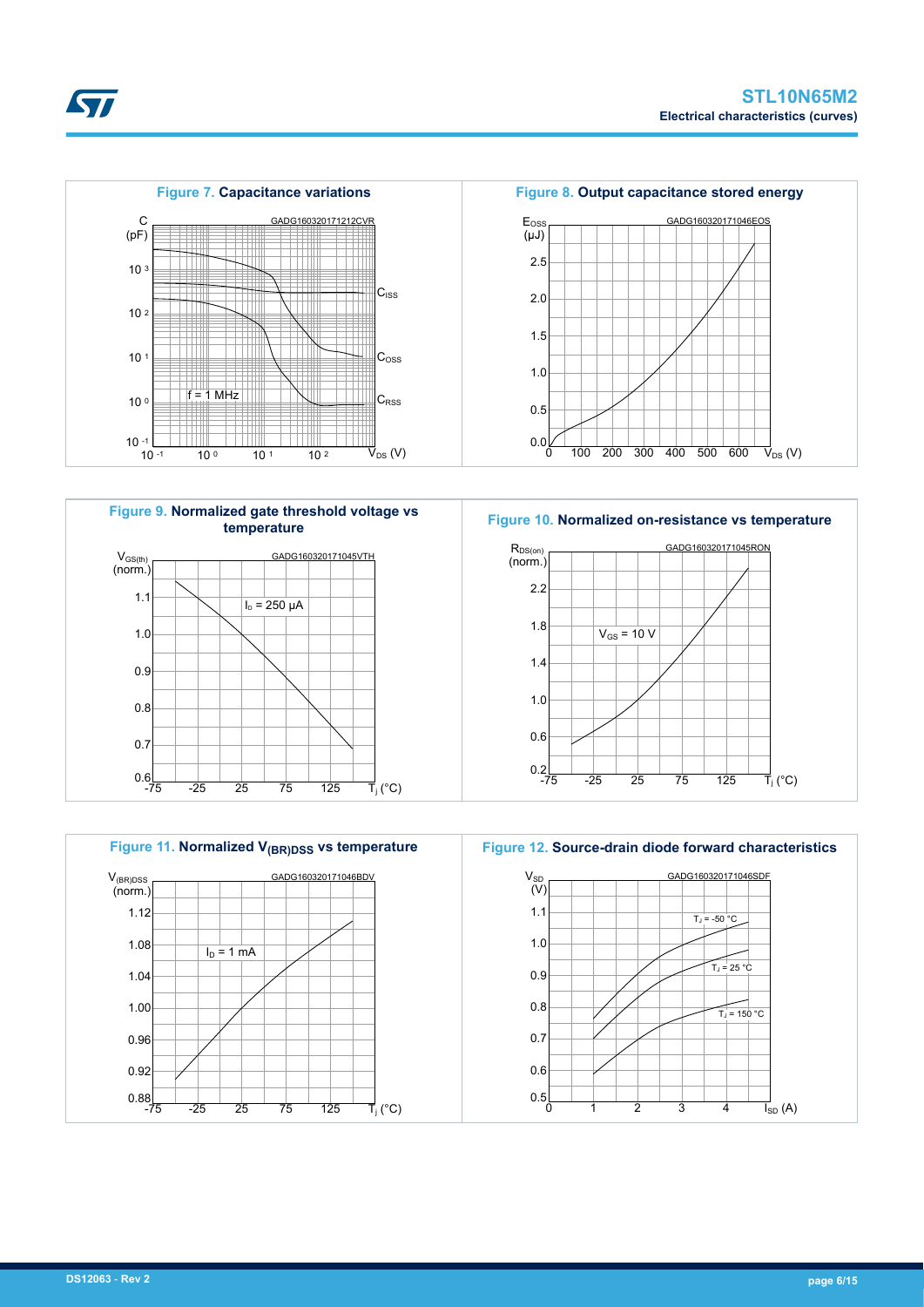<span id="page-6-0"></span>

# **3 Test circuits**











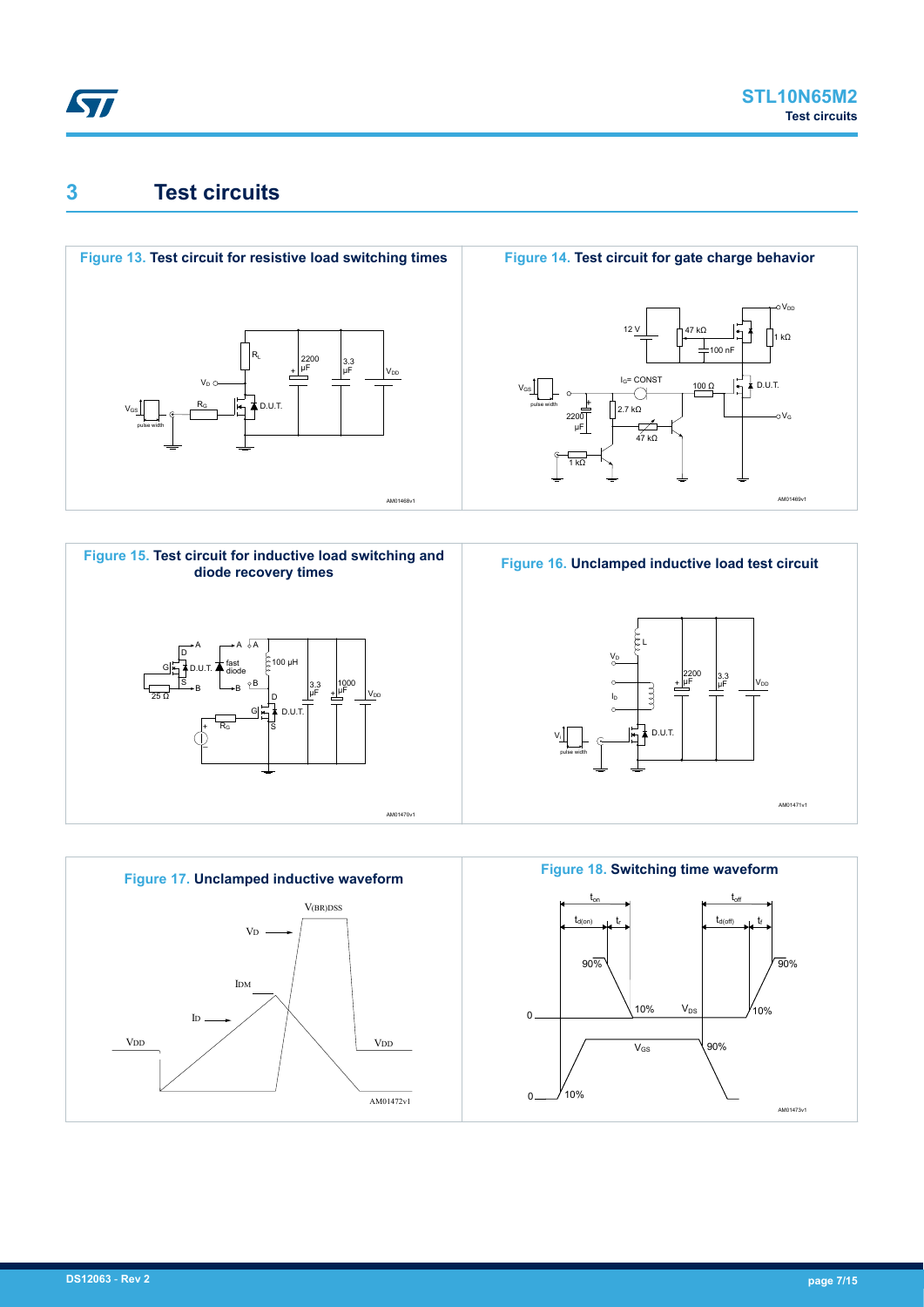# <span id="page-7-0"></span>**4 Package information**

In order to meet environmental requirements, ST offers these devices in different grades of [ECOPACK](https://www.st.com/ecopack) packages, depending on their level of environmental compliance. ECOPACK specifications, grade definitions and product status are available at: [www.st.com.](http://www.st.com) ECOPACK is an ST trademark.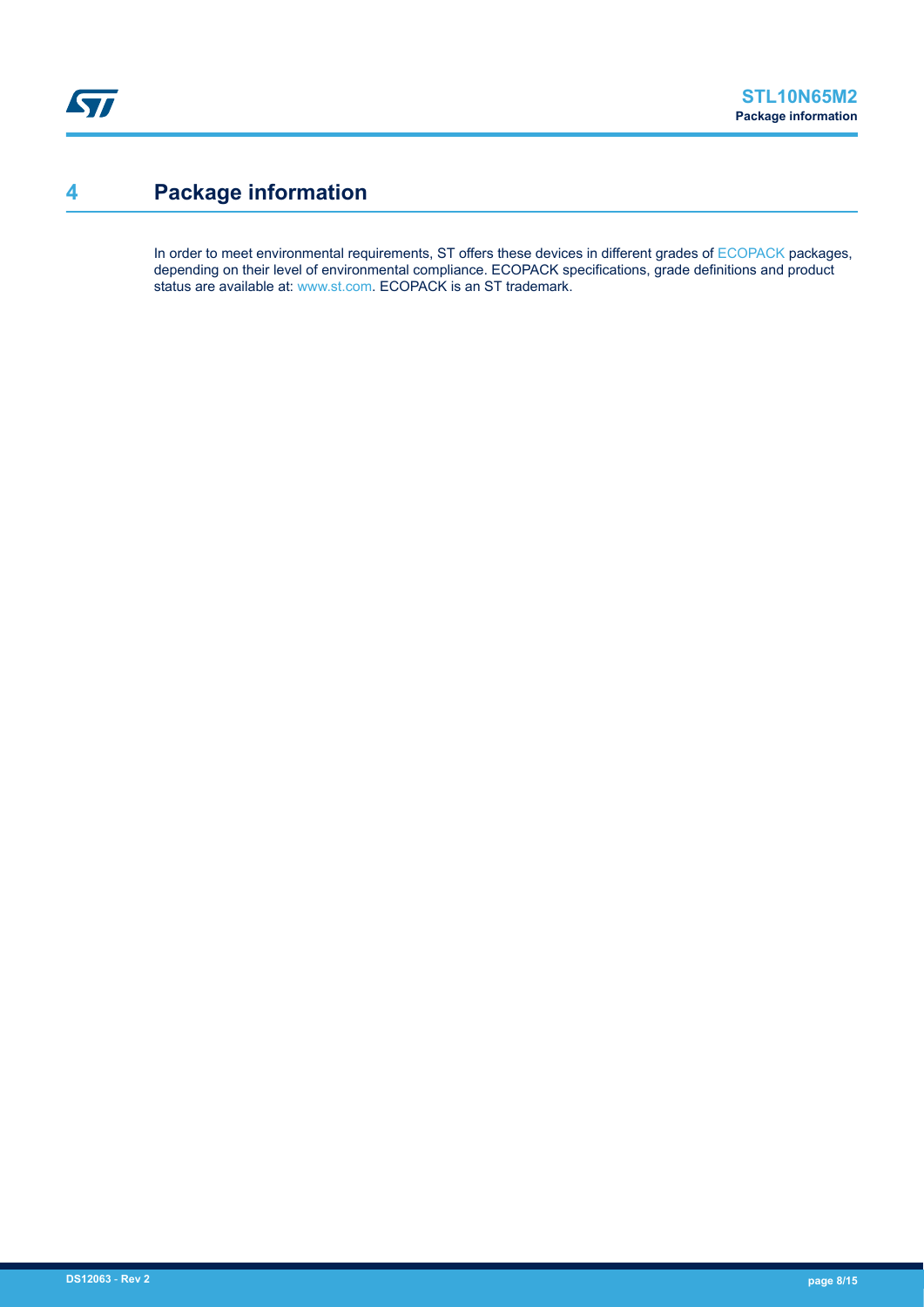## **4.1 PowerFLAT 5x6 HV package information**

ST



**Figure 19. PowerFLAT 5x6 HV package outline**

8368143\_Rev\_4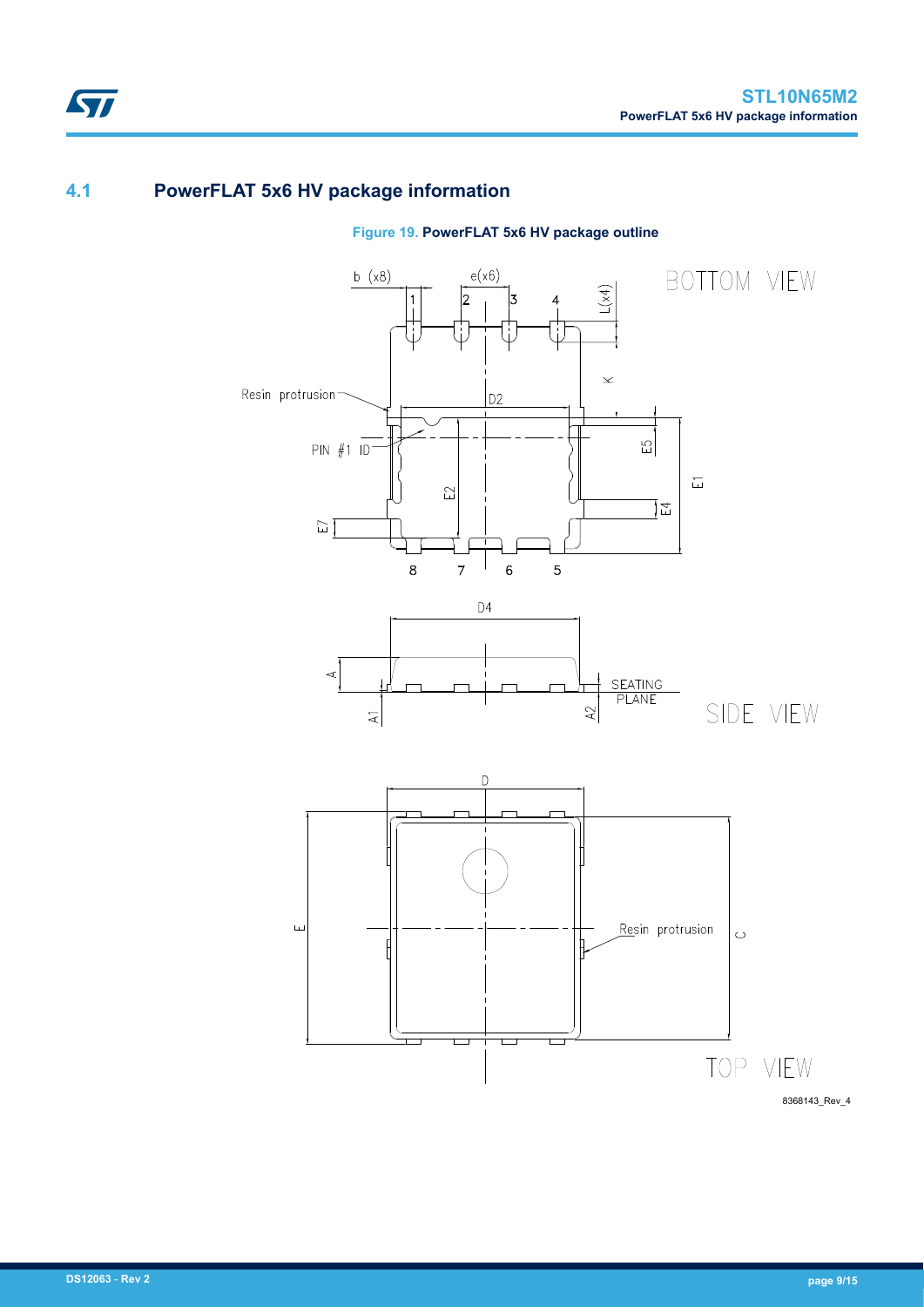<span id="page-9-0"></span>

| Dim.           | $\mathop{\text{mm}}\nolimits$ |      |      |  |  |
|----------------|-------------------------------|------|------|--|--|
|                | Min.                          | Typ. | Max. |  |  |
| $\mathsf{A}$   | 0.80                          |      | 1.00 |  |  |
| A1             | 0.02                          |      | 0.05 |  |  |
| A2             |                               | 0.25 |      |  |  |
| $\mathsf b$    | 0.30                          |      | 0.50 |  |  |
| $\mathsf C$    | 5.60                          | 5.80 | 6.00 |  |  |
| $\mathsf D$    | 5.10                          | 5.20 | 5.30 |  |  |
| D <sub>2</sub> | 4.30                          | 4.40 | 4.50 |  |  |
| D <sub>4</sub> | 4.60                          | 4.80 | 5.00 |  |  |
| E              | 6.05                          | 6.15 | 6.25 |  |  |
| E <sub>1</sub> | 3.50                          | 3.60 | 3.70 |  |  |
| E2             | 3.10                          | 3.20 | 3.30 |  |  |
| E4             | 0.40                          | 0.50 | 0.60 |  |  |
| E <sub>5</sub> | 0.10                          | 0.20 | 0.30 |  |  |
| E7             | 0.40                          | 0.50 | 0.60 |  |  |
| $\mathbf e$    |                               | 1.27 |      |  |  |
| L              | $0.50\,$                      | 0.55 | 0.60 |  |  |
| K              | 1.90                          | 2.00 | 2.10 |  |  |

**Table 7. PowerFLAT 5x6 HV mechanical data**



### **Figure 20. PowerFLAT™ 5x6 HV recommended footprint (dimensions are in mm)**

8368143\_Rev\_4\_footprint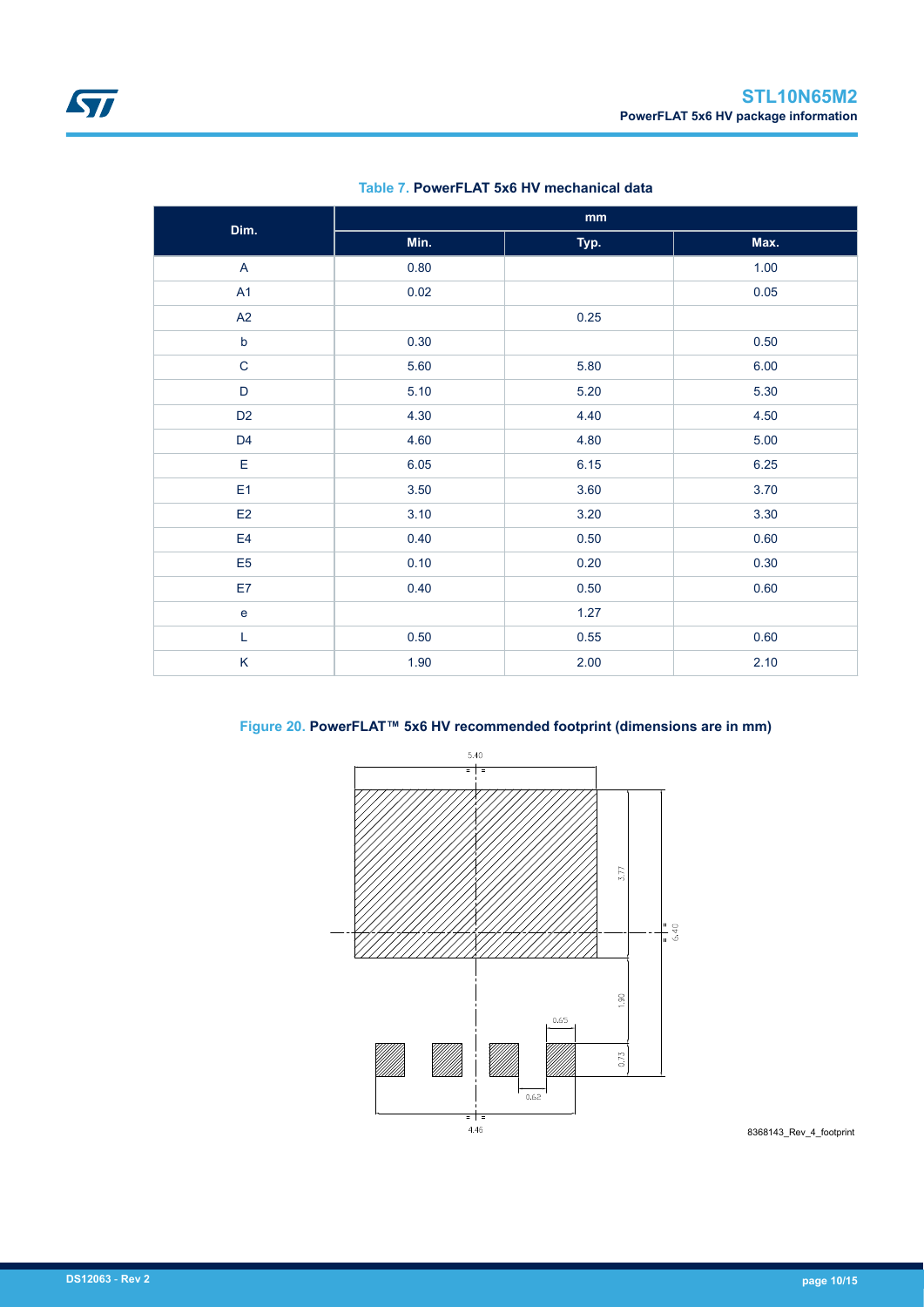## **4.2 PowerFLAT 5x6 packing information**

### **Figure 21. PowerFLAT 5x6 tape (dimensions are in mm)**



ST

SECTION Y-Y

| Ao | 6.30<br>0.1  |
|----|--------------|
| Bo | 5.30<br>0.1  |
| Ko | 1.20<br>0.1  |
|    | 5.50<br>0.1  |
|    | 8.00<br>0.1  |
|    | 12.00<br>0.3 |



- (I) Measured from centreline of sprocket hole to centreline of pocket.
- (II) Cumulative tolerance of 10 sprocket holes is ±0.20.
- (III) Measured from centreline of sprocket hole to centreline of pocket

Base and bulk quantity 3000 pcs All dimensions are in millimeters

8234350\_Tape\_rev\_C

#### **Figure 22. PowerFLAT 5x6 package orientation in carrier tape**

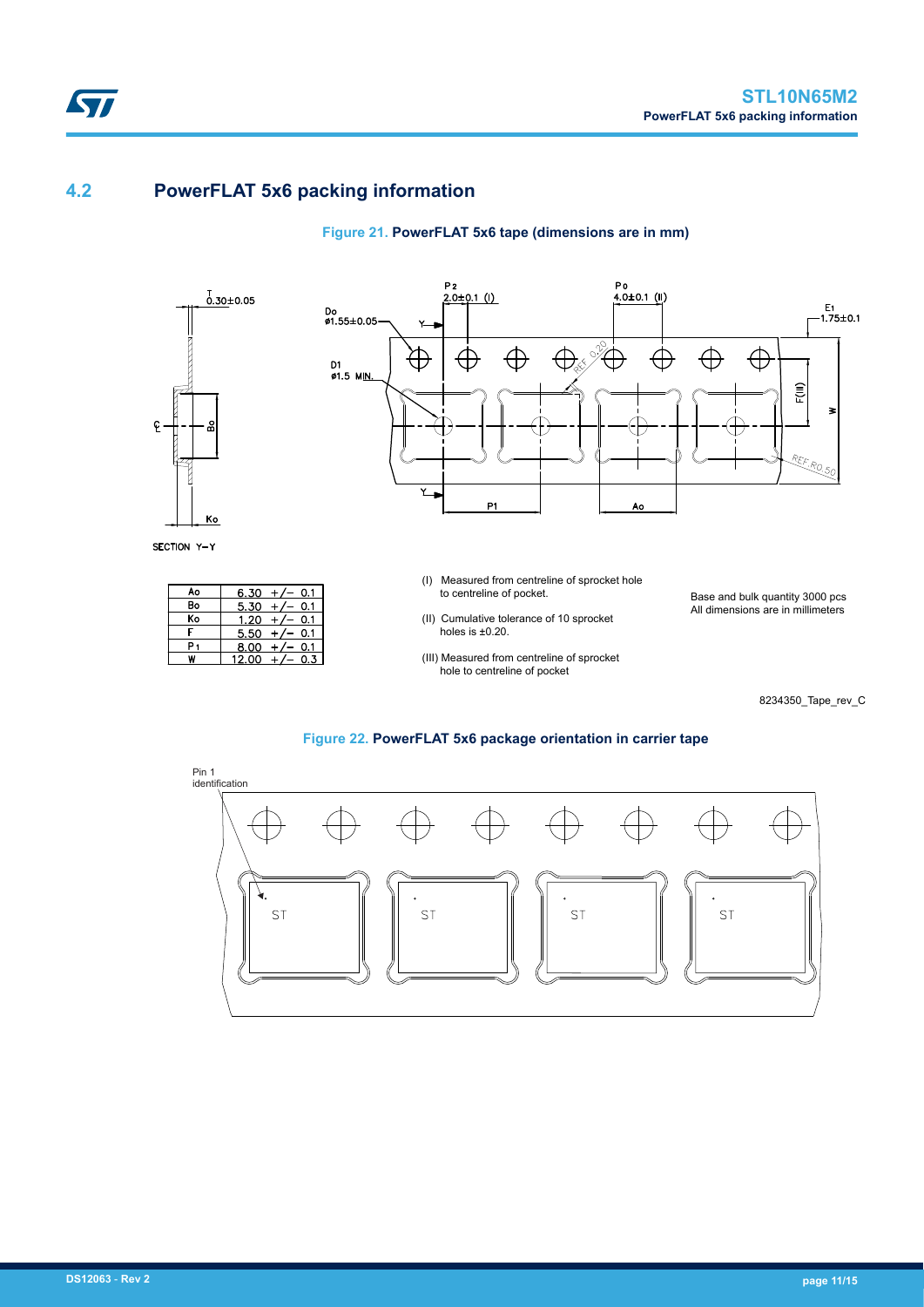### **Figure 23. PowerFLAT 5x6 reel**



8234350\_Reel\_rev\_C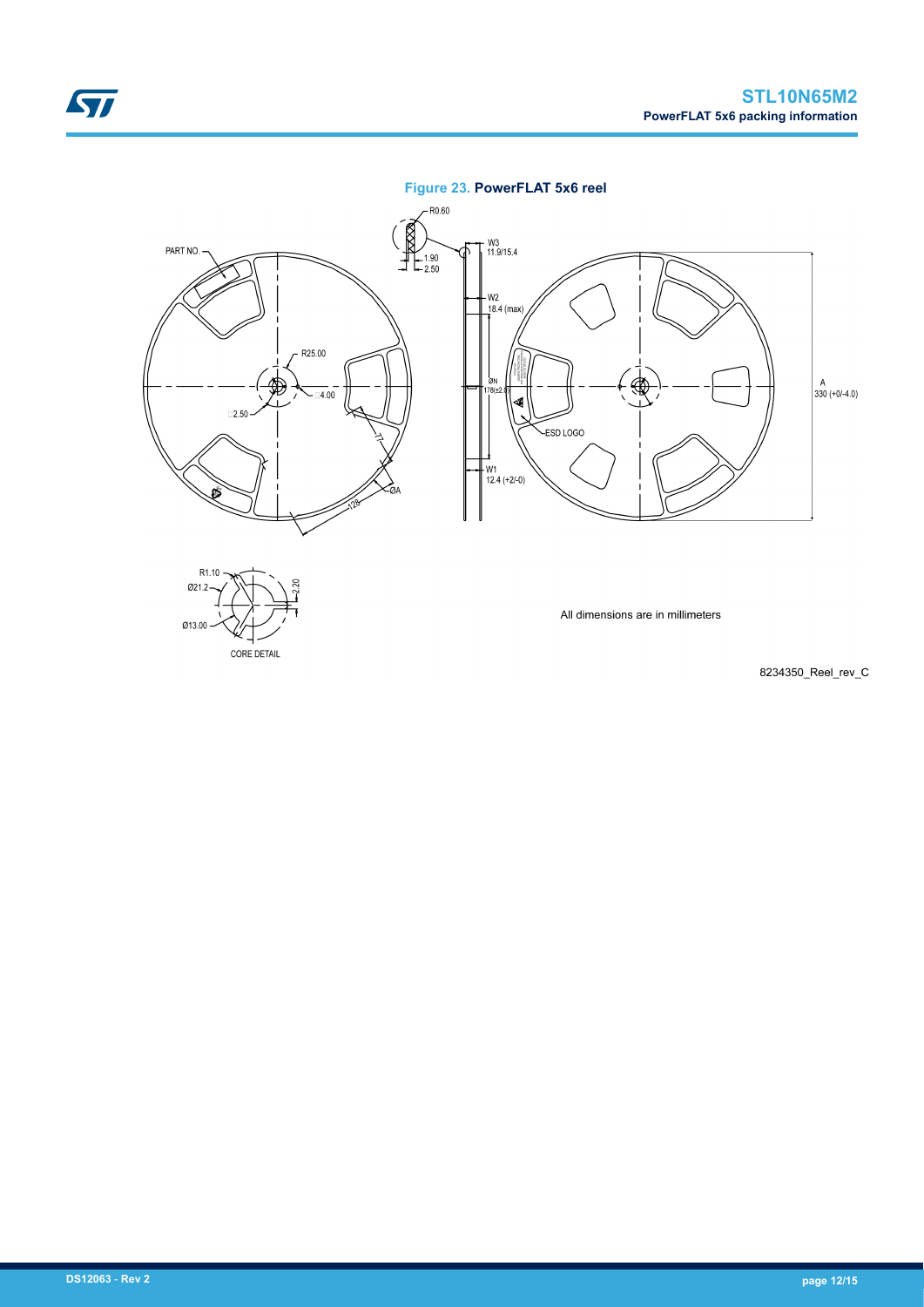# <span id="page-12-0"></span>**Revision history**

### **Table 8. Document revision history**

| <b>Date</b> | <b>Revision</b> | <b>Changes</b>                                                                                                                                                                        |
|-------------|-----------------|---------------------------------------------------------------------------------------------------------------------------------------------------------------------------------------|
| 16-Mar-2017 |                 | First release                                                                                                                                                                         |
| 20-Jun-2019 | 2               | Removed maturity status indication from cover page. The document status is production data.<br>Updated Table 1. Absolute maximum ratings and Table 4. Dynamic.<br>Minor text changes. |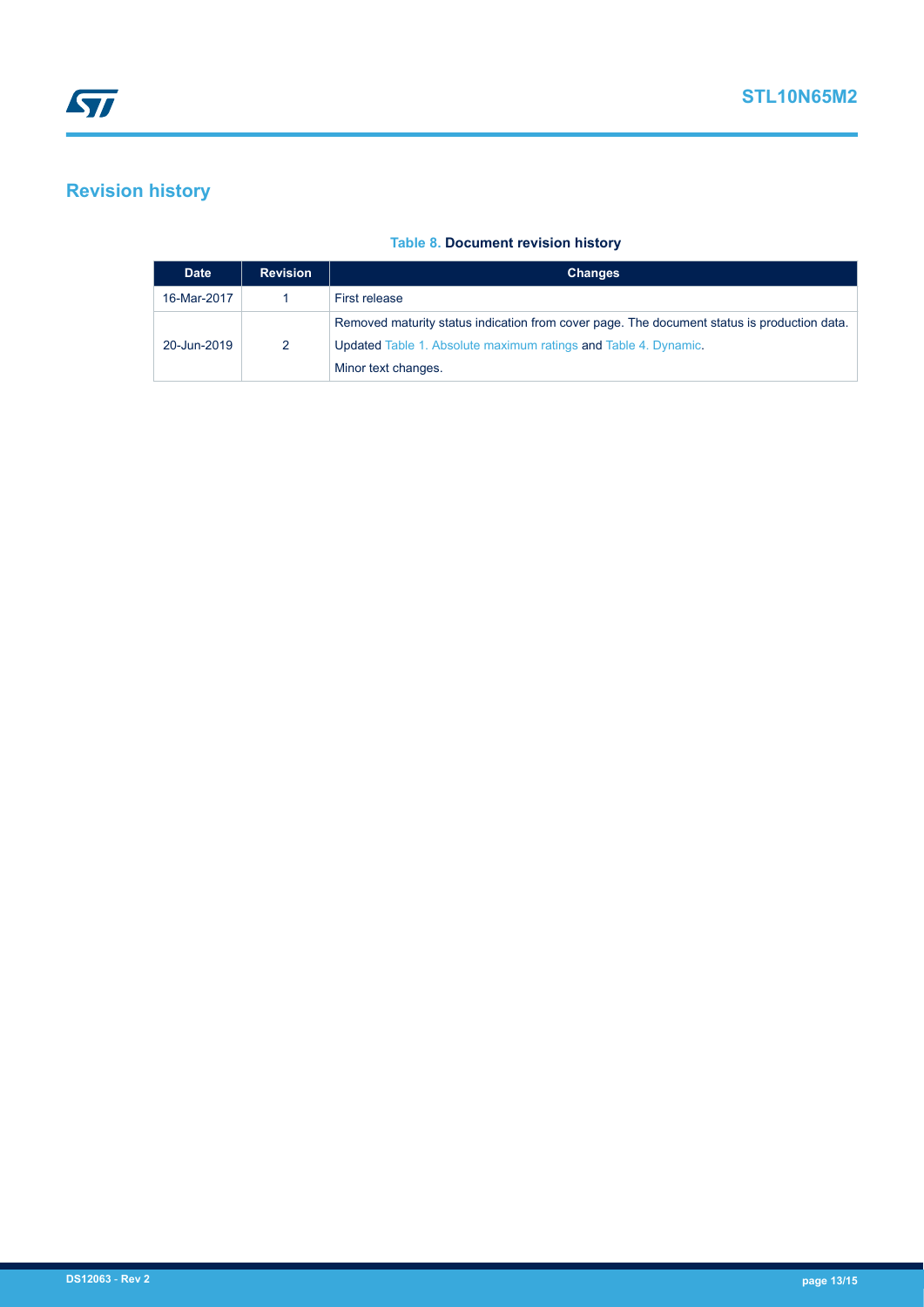# **Contents**

| 2 <sup>1</sup>          |  |  |  |
|-------------------------|--|--|--|
|                         |  |  |  |
| 3 <sup>1</sup>          |  |  |  |
| $\overline{\mathbf{4}}$ |  |  |  |
|                         |  |  |  |
|                         |  |  |  |
|                         |  |  |  |